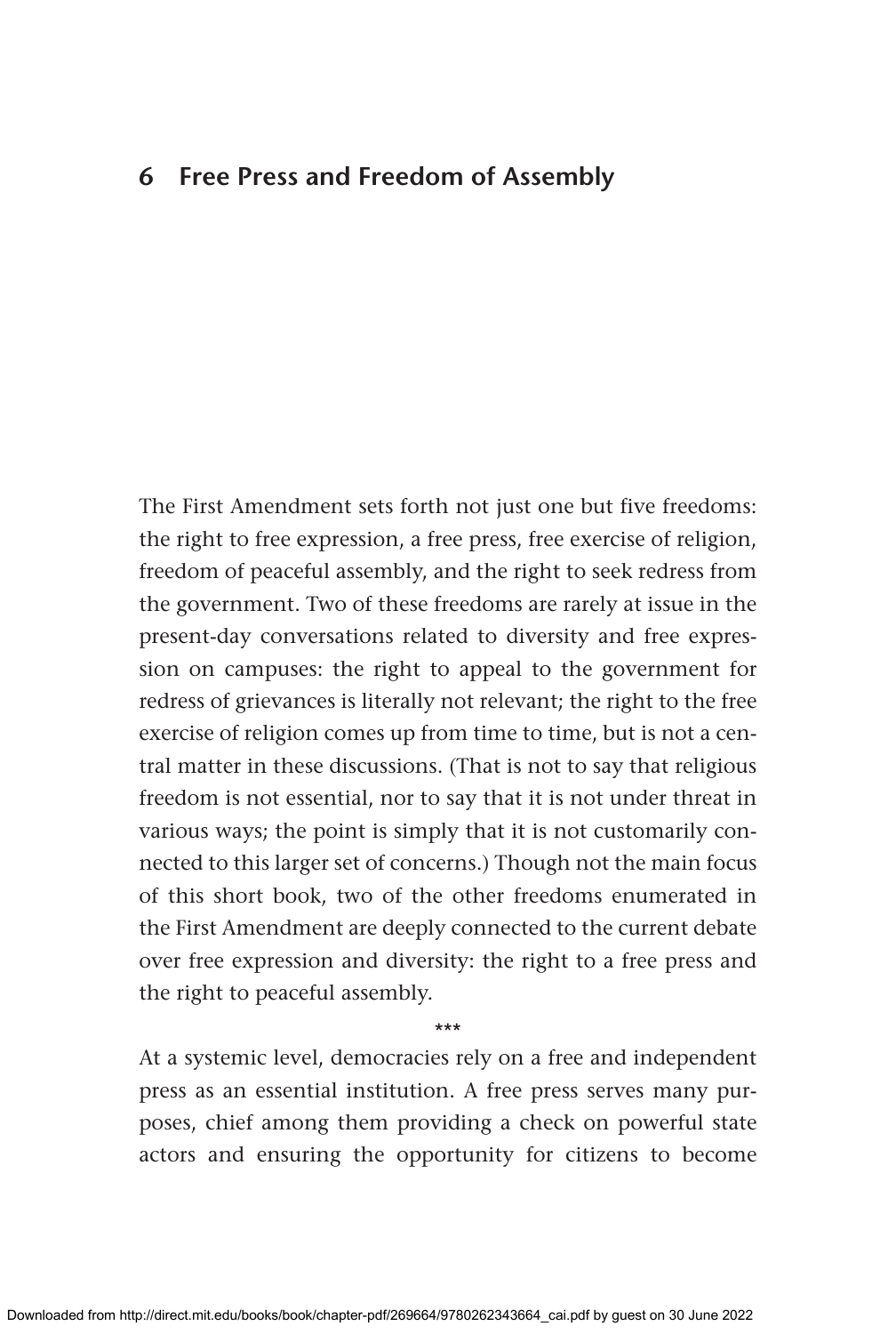informed and engaged in civic life. A free press means also that any individual or group can publish their views as openly as any other individual or group. That freedom does not guarantee that every press outlet will reach an equally large audience, nor does it mean that money, power, and legacy are irrelevant in terms of the reach of media outlets. Political candidates, for instance, commonly complain that the news media are "biased"—today, according to many U.S. citizens, the media are allegedly biased in terms of supporting candidates and causes on the left side of the political spectrum.<sup>1</sup> History is filled with such claims, favoring one group or another. What a constitutional right to a free press does mean is that the system, in theory, gives everyone an equal opportunity to participate in public discourse.

On campuses, the right to a free press plays an important role in conjunction with the right to free expression. There are two ways in which a free press relates directly to the debate on free expression and diversity. First, student publications play an important role in mediating discourse on campuses. Some campuses have free and independent news organizations; others allow for administrators to affect what runs in publications. Second, campuses often serve as the site of debates over whether the administrators ought to permit outside news media to cover events occurring on campus—itself an important and contested matter.

Campus news organizations play an essential role in both agenda setting and discussion of the salient news in an academic community. Most commonly, these organizations take the form of student newspapers. They also include radio stations, weekly news magazines, and other types of publications. Virtually all campuses have one or more types of news organizations run by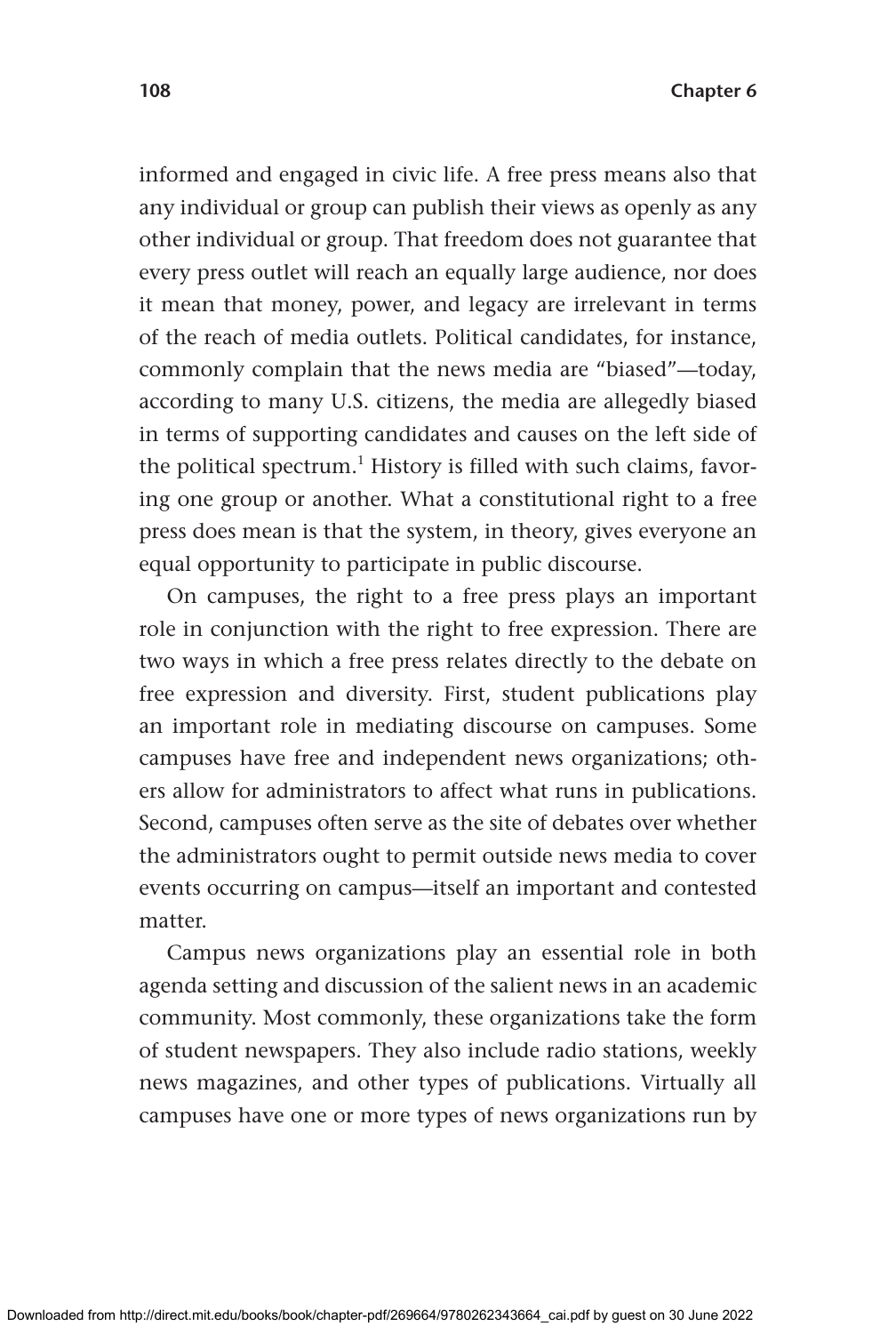students for the purpose of covering news in and relevant to the community.

Campus news organizations support democracy by providing an active, hands-on laboratory in which students engage in the craft of journalism. The more they can learn about and share in the true experience of journalism in the larger world, the better. Democracies need well-trained journalists to function properly and schools ought to provide these training grounds for interested students.

These news organizations also play an essential role in mediating the conversations that take place on campuses. A well-run campus news organization, led by responsible student journalists, helps to establish a fact base that can ground conversations in a constructive way. As in a city or town, a newspaper of record provides an outlet for multiple voices to reach an audience of interested fellow citizens. A campus news organization might also editorialize in ways that help to draw attention to key issues and, occasionally, to shape policy by decision makers such as administrators and trustees. The campus newspaper might also provide a constructive outlet for student opinion on the op-ed page.

As an academic administrator, I am well aware that an uncensored and independent campus news organization can drive adults on campus crazy, especially when students make mistakes in judgment or reporting (sometimes both at the same time). Despite this tendency, these organizations have a crucial function. The trade-off between a free and independent campus news organization, inevitably fallible, and a news organization that answers to campus administrators is often hotly debated on campuses. From a First Amendment and free expression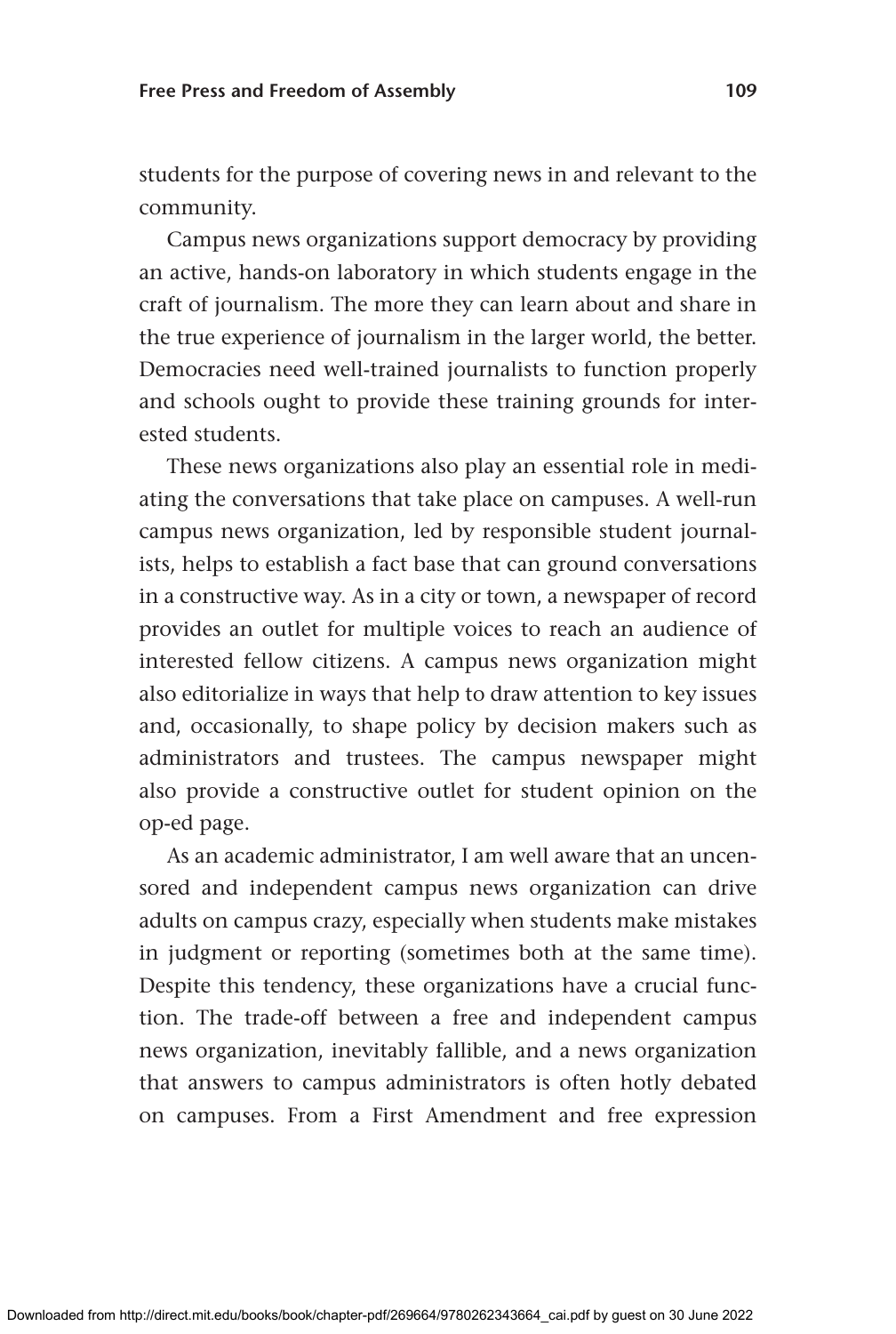**110 Chapter 6**

perspective, the choice in favor of a free and independent campus press is clear.

The case against a free, independent campus news organization can be made in several ways. The strongest case is that student journalists are not yet trained in their craft. When empowered to operate an uncensored news organization, students are granted awesome power before they have the skill to exercise it responsibly. When they make mistakes, whether of fact or judgment, there are real casualties—the pain suffered by an individual or family, or the distortion of the truth. Even the students themselves, years later, might wish that they had not been granted such power and latitude so early in their lives. The existence of the Internet exacerbates that concern: a student journalist's mistake in digital form could haunt them for the rest of their lives, whereas a print journalist's errors are more quickly forgotten. We used to wrap fish in yesterday's newspapers; no fish are wrapped in the digital versions of a reporter's stories.

The best answer to that critique is not censorship but rather teaching, support, training, and a sound editorial structure. The school has a responsibility to ensure that the student journalists have access to the guidance they need in order to be able to exercise the power they wield. That support can take the form of faculty and alumni with expertise in journalism passing down their knowledge to students, as well as funding for training in the craft of reporting. The school can also hold out the threat of revoking the institutional charter for the news organization to operate, to the extent that it violates the conventions of sound journalism.

The costs of a censored or administratively controlled campus news environment are very high. Consider the effects of a system in which the university president can tell student reporters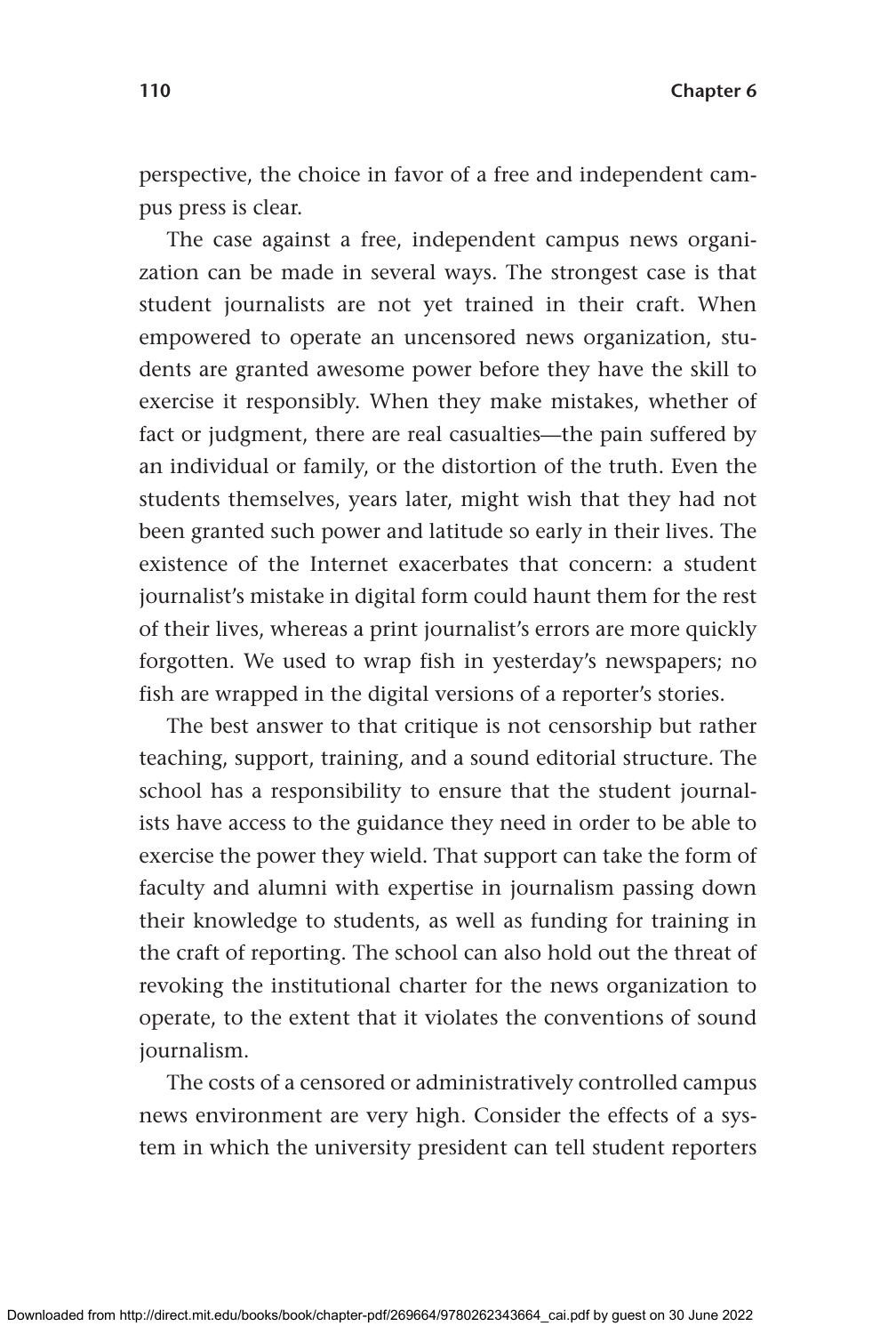not to run a story critical of a particular presidential candidate. According to news reports, that is exactly what happened in 2016 at Liberty University, a private, Christian university based in Lynchburg, Virginia. Joel Schmieg, the sports editor of the *Liberty Champion*, the university's student newspaper, says that he was told by the university president, Jerry Falwell Jr., not to run a column critical of presidential candidate Donald Trump. The irony of the president of a school called "Liberty University" clamping down on the freedom of the press on his own campus was not lost on the news media. A second irony: the purportedly negative column about candidate Trump reached a much larger audience than it would ever have when the alleged censorship was publicized in national media outlets such as the *Daily Beast* and directly on the student's Facebook page.<sup>2</sup>

The right of the press to cover campus protests is likewise tied into the conversations about free expression and diversity. Here, one might sensibly distinguish between two types of press coverage: coverage by campus journalists, who are typically enrolled students, and coverage by the outside press, which may wish to report on campus events for an audience beyond the college or university. An example of the second scenario—in which the national press seeks to cover campus protests—has attracted national attention in recent years.

\*\*\*

An altercation at a student protest on the University of Missouri campus in November 2015 brought the right to a free press into sharp relief. A group of students associated with the group Concerned Student 1950 sought to create a "safe space" on campus for their protest against racist incidents that had marred their campus for years—use of racist language against African-American students and faculty, the appearance of cotton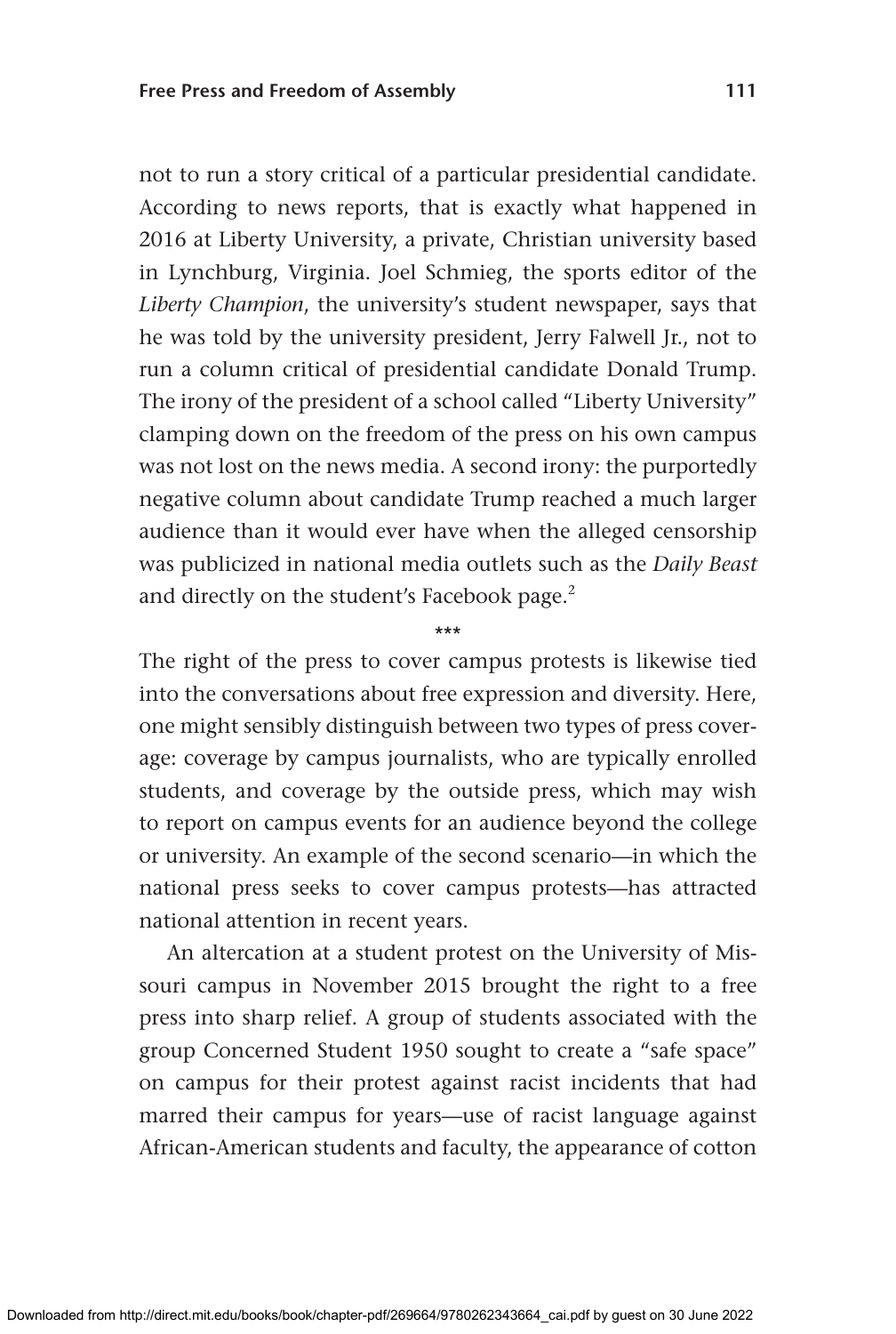balls across public campus spaces to invoke plantation slavery, feces placed in the shape of a swastika, and other hateful speech directed toward minority groups. A press photographer, Tim Tai, sought access to the space occupied by the protestors in order to take pictures. A heated altercation between Tai and the protestors led to national discourse about the respective interests of the press to cover on-campus activities and the interests of the students not to be covered by outside press during a protest.<sup>3</sup>

Additional facts associated with this incident complicate the narrative. Tai was both a student on the campus—a senior student of photojournalism at the University of Missouri School of Journalism—and a freelancer taking pictures for ESPN. Tai was therefore both an "insider" and an "outsider." In today's media environment, a photograph taken on a campus, especially one published by a major national news outlet, would potentially be seen by millions of people and almost certainly would persist online for a very long time, if not for the life of the students involved. In a video published online, two adults affiliated with the university appear to side with the student activists in seeking to bar Tai from photographing the group. Both Tai and the students who were protesting had legitimate concerns that they sought to vindicate in the altercation.<sup>4</sup>

In the aggregate, U.S. college students support the notion of a free press, but they also see some of the complexities involved in cases such as Tai's at the University of Missouri. In a recent Knight Foundation poll, 70 percent of college students believed that students should not be able to prevent the press from covering protests on college campuses (as compared to 76 percent of U.S. adults). This overall sentiment suggests that a strong majority of today's college students, and adults, would favor Tai's interests in the Missouri case.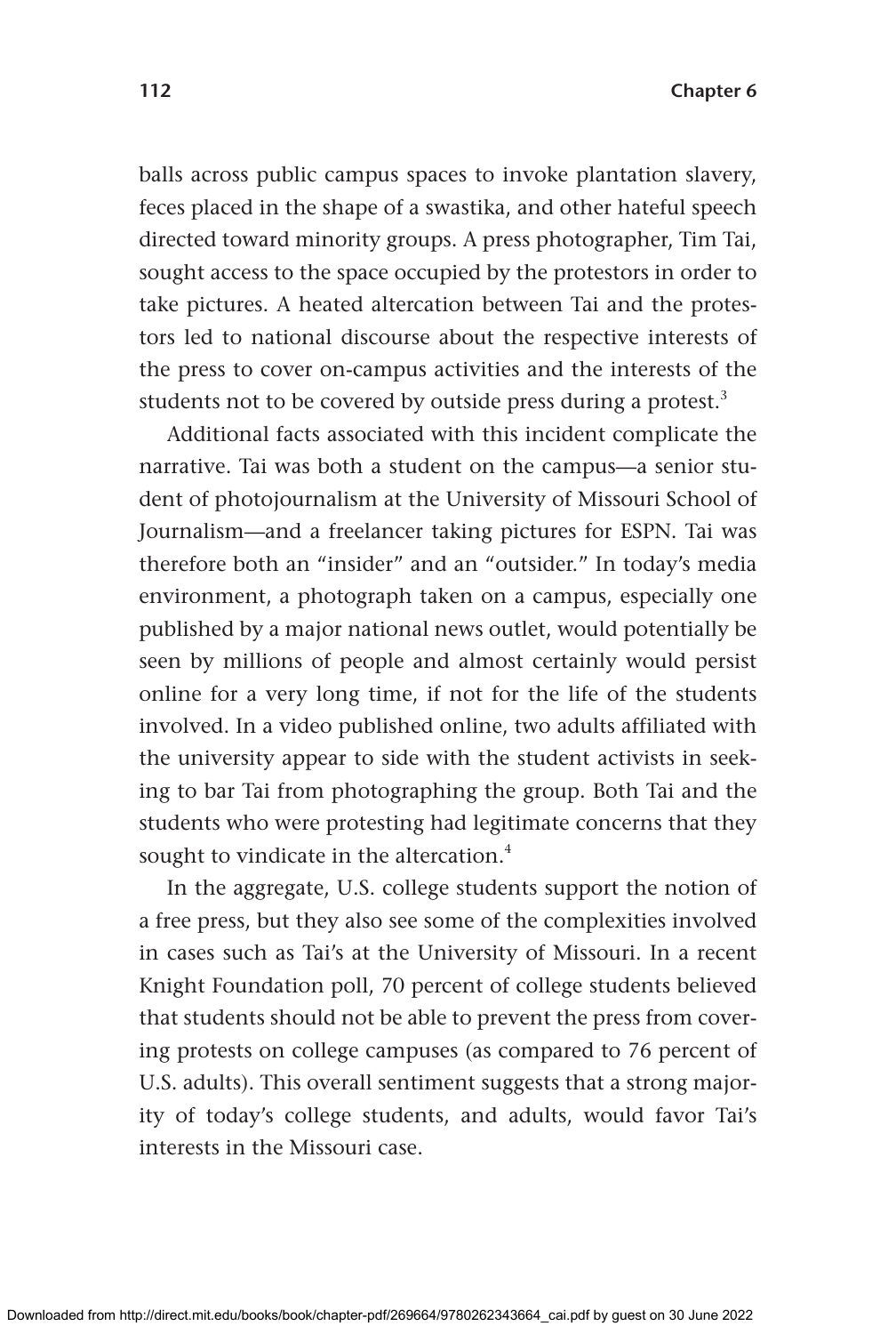At a more nuanced level, however, students were divided when prompted to evaluate certain potential reasons for curtailing press access. Nearly half of U.S. college students agreed that there are sometimes legitimate reasons to curtail outside press access to student protests on campus. When the reason was that people at the protest or public gathering believed reporters would be biased, 49 percent thought that curtailing press access would be appropriate. When the people at the protest said they have a right to be left alone, 48 percent said they believed that curtailing access would be appropriate. When presented with the reasons that the people at the protest want to tell their own story on the Internet and social media, 44 percent thought it would be appropriate to curtail press access.<sup>5</sup> This deeper split in perceptions demonstrates that many students appreciated the concerns of the protesters in the case involving Tai on the University of Missouri campus.

A free press on campuses serves important functions, both locally within the community and in terms of training journalists for a life of important service in a democracy. There are costs associated with a free press on campuses, however. Students do make reporting mistakes, just as adult journalists do, and they can be painful, especially when amplified by social media. Student protestors have raised important points about the limits of press freedom in certain spaces and contexts. The debate as to what constitutes appropriate time, place, and manner restrictions on press freedom—as an analogy to its close cousin, the right to free expression—will continue to arise over time.

No one clear rule can govern well in all these instances. Rather, we will continue to balance a series of legitimate interests in search of a balance between liberty and equality. The case involving Tai on the Missouri campus helps to show the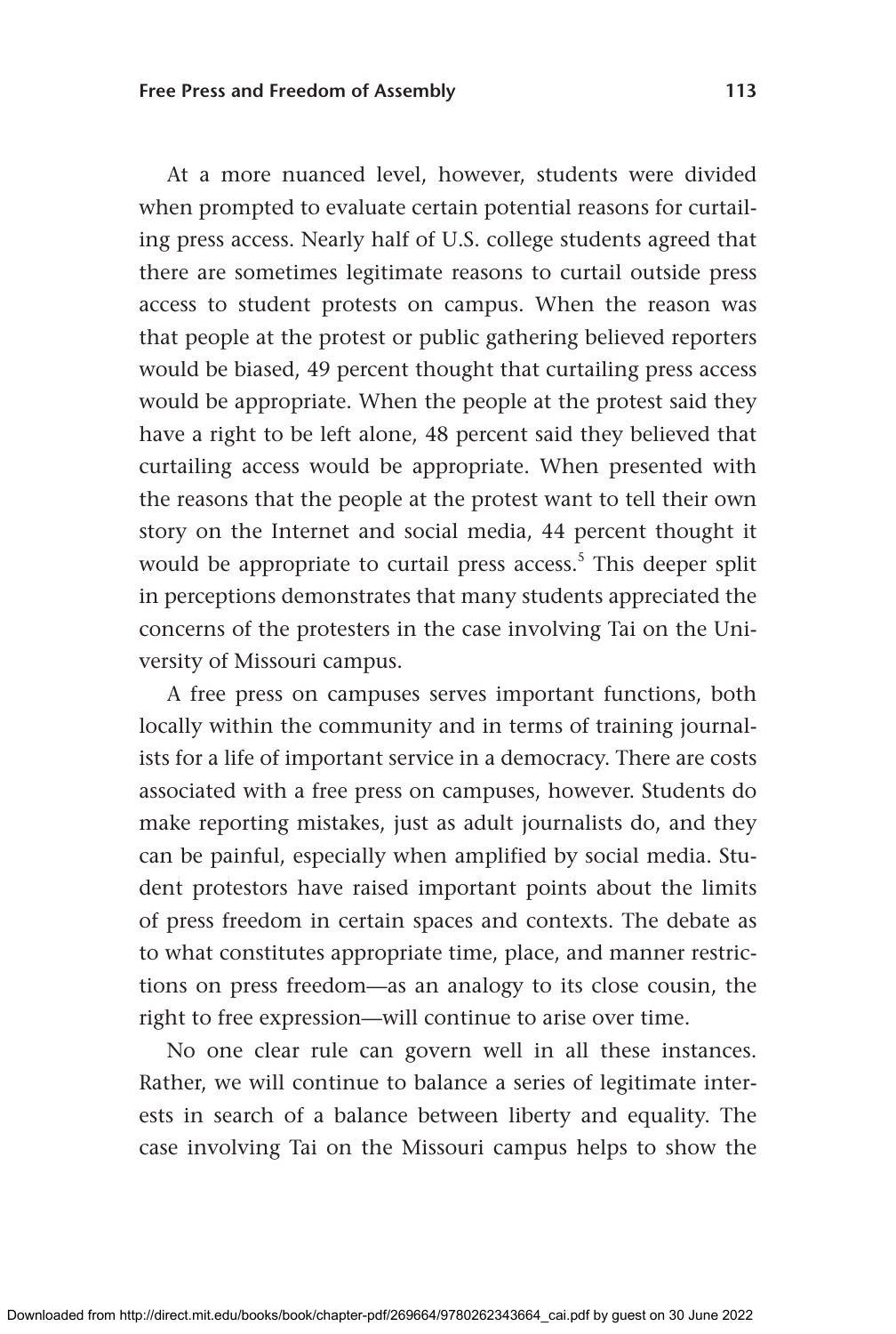**114 Chapter 6**

complexity often involved in these competing claims. The right to press freedom serves society at large and ought to be protected. There are, however, times and places when people do have a right to be left alone; there must be limits to where the press can intrude in day-to-day life. These disputes can only be managed by a process approach over time in which we assess and balance the legitimate interests of all parties involved.

\*\*\*

Since the ratification of the First Amendment, the right to peaceful assembly has worked in concert with the right to free expression and the right to a free press to ensure equitable ability to spread and to hear a message. Much like the right to free expression and a free press, the right to peaceful assembly is strong but not absolute. This right prohibits the federal government from passing a law that would block most forms of peaceful assembly. As in the case of free speech, the government can insist on time, place, and manner restrictions, with a comparable series of balancing tests to determine whether the restrictions are appropriate. The same set of protections for individuals have been extended to the states via the Fourteenth Amendment.<sup>6</sup>

The right to peaceful assembly has played an essential role throughout U.S. history to ensure that people can come together in public, regardless of their political viewpoints and without harassment from the state. Unlike the right to free expression or the right to a free press, the right to peaceful assembly has not given rise to high-profile disputes on campuses in recent years. However, the status of this right is on the minds of many students, probably because of other highly publicized public gatherings that have been curtailed by the police.

According to a recent Gallup survey commissioned by the Knight Foundation and the Newseum, race is a major factor in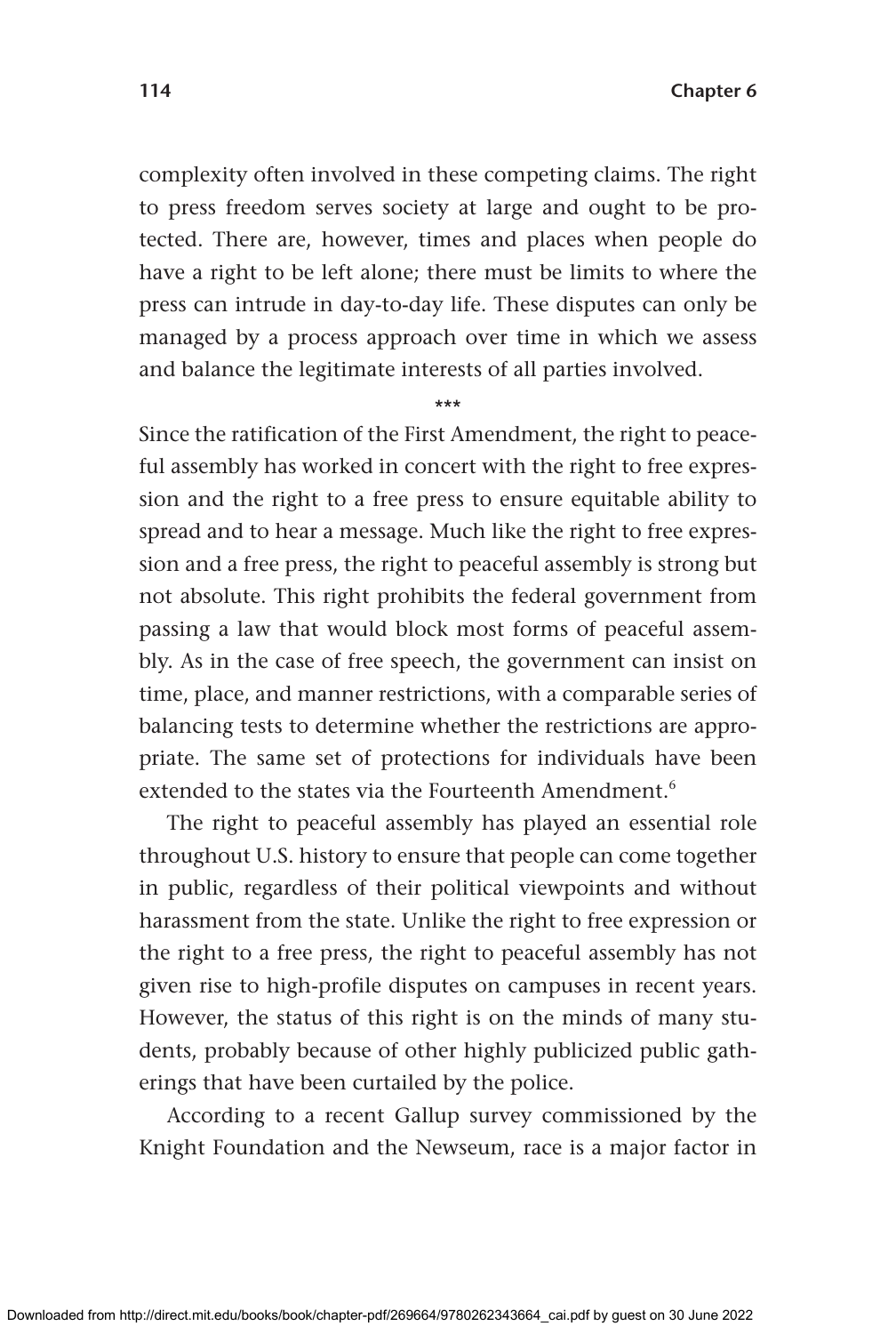the perception of First Amendment rights among college students. The difference is stark: non-Hispanic black college students are much less likely than non-Hispanic white college students to believe the right of people to assemble peacefully is secure, at 39 percent vs. 70 percent, respectively. To put it differently, fewer than half of non-Hispanic black college students believe the right to assemble peacefully is secure, whereas a significant majority of non-Hispanic white college students believe that right is secure.<sup>7</sup>

The timing of this survey in 2016, amid the many protests related to police violence against African Americans, offers a possible explanation for this large difference. During this period, many of the campus activists brought the national race discourse to campus. In doing so, many of these students were at least carefully tracking, if not directly involved in, off-campus protests around the United States, in Ferguson, Missouri, and Baltimore, Maryland, among other places. In many of these instances, students saw footage of violent confrontations with police officers charged with keeping the peace at the protests. Tensions were running high in many cities and on campuses as well.

Taken together, these recent survey findings demonstrate that most students do support First Amendment protections, but they also recognize some of the tensions involved. The survey findings also reveal that students' perception of how secure these rights are varies dramatically based on their racial background. This troubling divide points to the need for open dialogue about the importance of these rights, as well as about the reasons behind the students' widely held concerns.

The struggle for civil rights in the United States has long been integrally linked to the debate over civil liberties, such as free